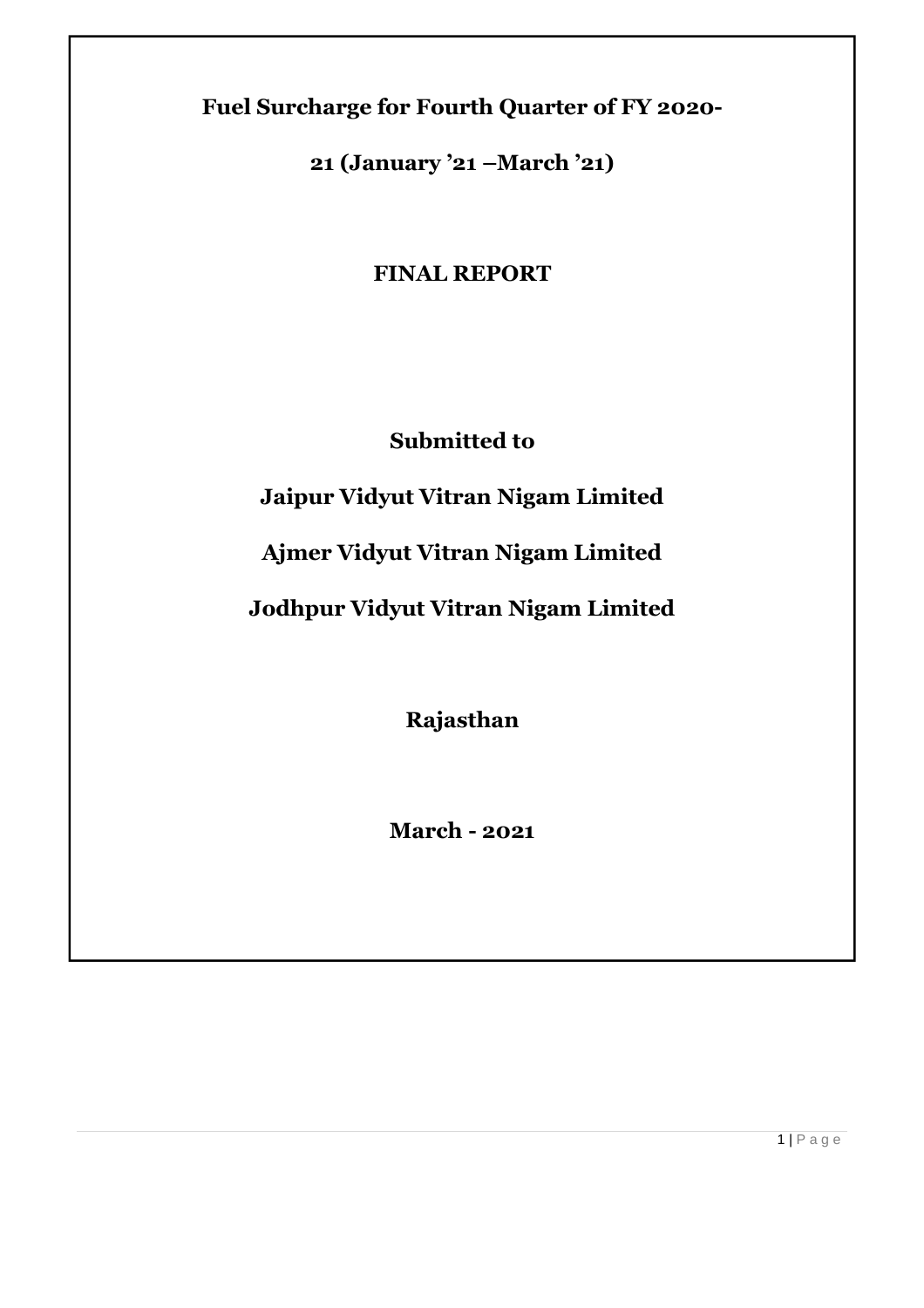# **Table of Contents**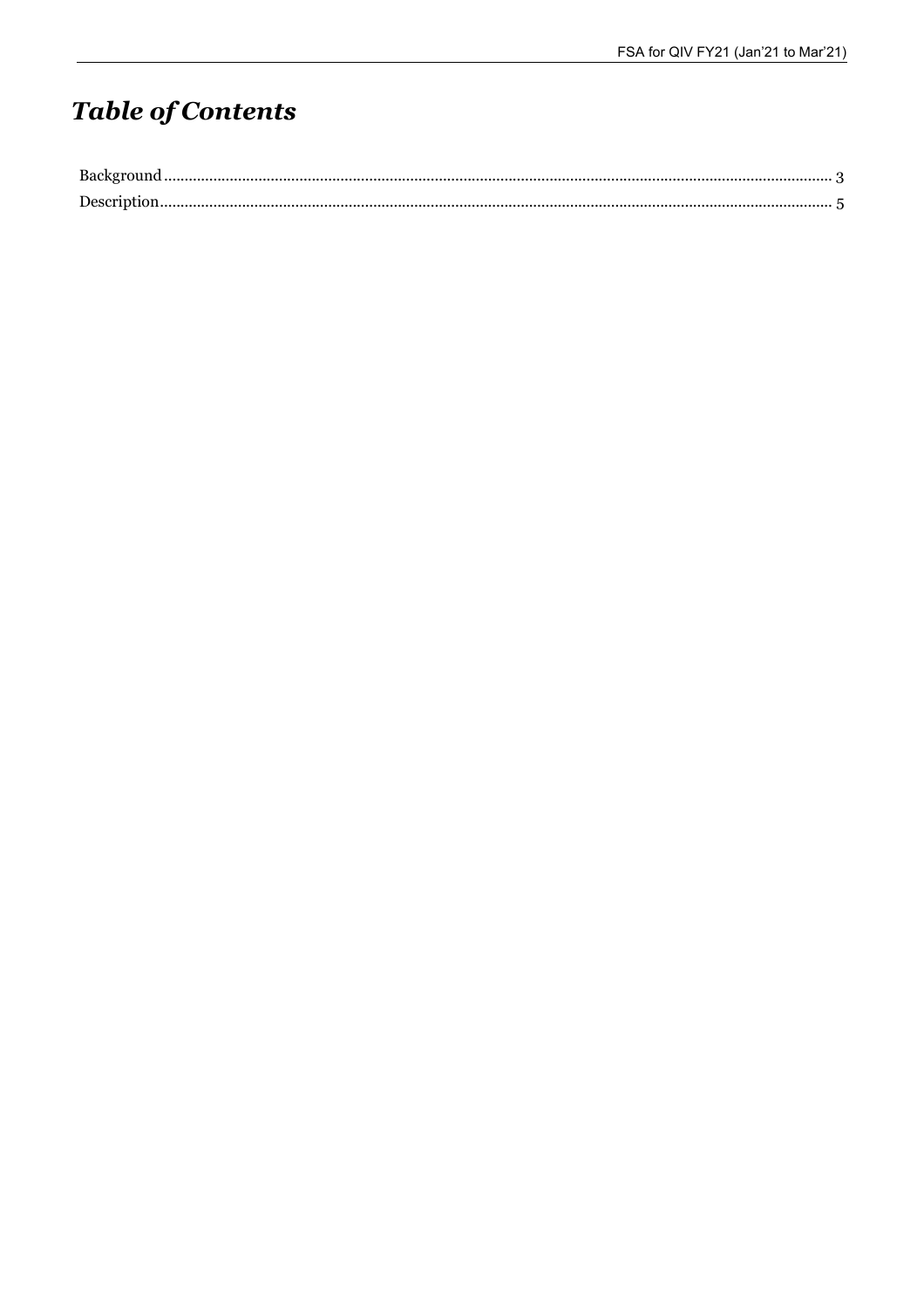### *Background*

- 1. In term of the Regulation 88 of the RERC Tariff Regulation 2019, Rajasthan Discoms, namely JVVNL, AVVNL & JdVVNL, are allowed to recover the variation in the approved and actual variable cost of power purchased. The variation allowed has to be passed on to the consumers of the Discoms on quarterly basis as fuel surcharge.
- 2. The said provision under the RERC Tariff Regulations, 2019 with respect to the fuel surcharge is reproduced as below:

### *"88. Fuel Surcharge*

*"The Fuel Surcharge (FS) chargeable by the distribution licensee from its consumers for any quarter shall be computed as per the following formula:*

*FS = (C+ Ip)/E (Rs. / kWh)* 

*Where*

*C (in Rs. Lakh) = {(Weighted Average Variable Cost of all sources of power purchase during previous quarter in Rs/kWh – Base Weighted Average Variable Cost of all sources of power purchase as approved under Tariff Order for the year under operation in Rs/kWh) x Corresponding Power Purchase from all sources during previous quarter in LU}*

*E (in Lakh Units) = Energy sold (metered plus estimated) during previous quarter.* 

*Ip (In Rs. Lakh) = Under-recovery of fuel surcharge in the previous quarter.*

*Note:*

*(i) Quarter referred under this formula shall correspond to financial quarter (s) viz. Q1 (Apr. to Jun), Q2 (Jul to Sept), Q3 (Oct to Dec), and Q4 (Jan to Mar).*

*(ii) The variation in power purchase cost due to Charges for Deviations incurred by Distribution Licensee as per Central Electricity Regulatory Commission (Deviation Settlement Mechanism and related matters) Regulations, 2014 as amended from time to time and Hydro based generation and other unapproved purchases shall not be covered under fuel surcharge adjustment.*

(iv) For the generation stations/power purchase sources, which have single part tariff, 1/3 of the tariff shall *be considered as fixed charge and 2/3 of the tariff shall be considered as energy charge for adjustment under this formula.*

*(v) The cost and quantum of power purchase shall be based on bills paid/credits received during the*  previous quarter irrespective of period to which it pertains and shall include arrears or refunds, if any, for *previous period, not considered earlier.*

(2) The rate of Fuel Surcharge shall be worked out in Rs./kWh rounded off to the next second decimal place. *(3) The Fuel Surcharge per unit for any quarter shall not exceed 15% of weighted average power purchase cost per unit approved by the Commission, or such other ceiling as may be stipulated by the Commission* 

*from time to time:*

*Provided that Distribution Licensee may file a separate Petition before the Commission for approval of recovery of the Fuel Surcharge over and above ceiling limit as specified above.*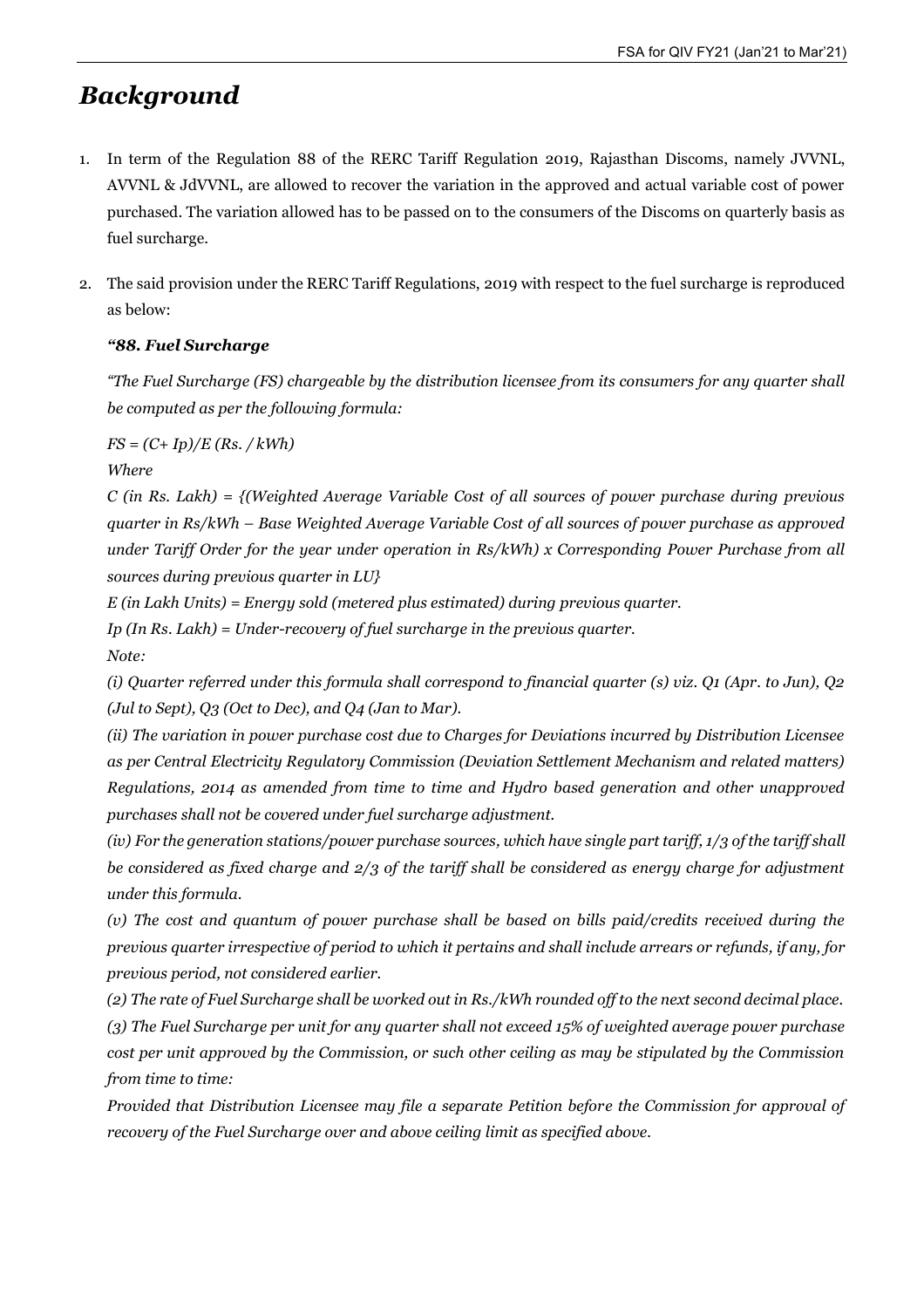*(4) The total Fuel Surcharge recoverable, as per the formula specified above, shall be recovered from the actual sales and in case of un-metered consumers, it shall be recoverable based on estimated sales to such consumers, calculated in accordance with such methodology as may be stipulated by theCommission.*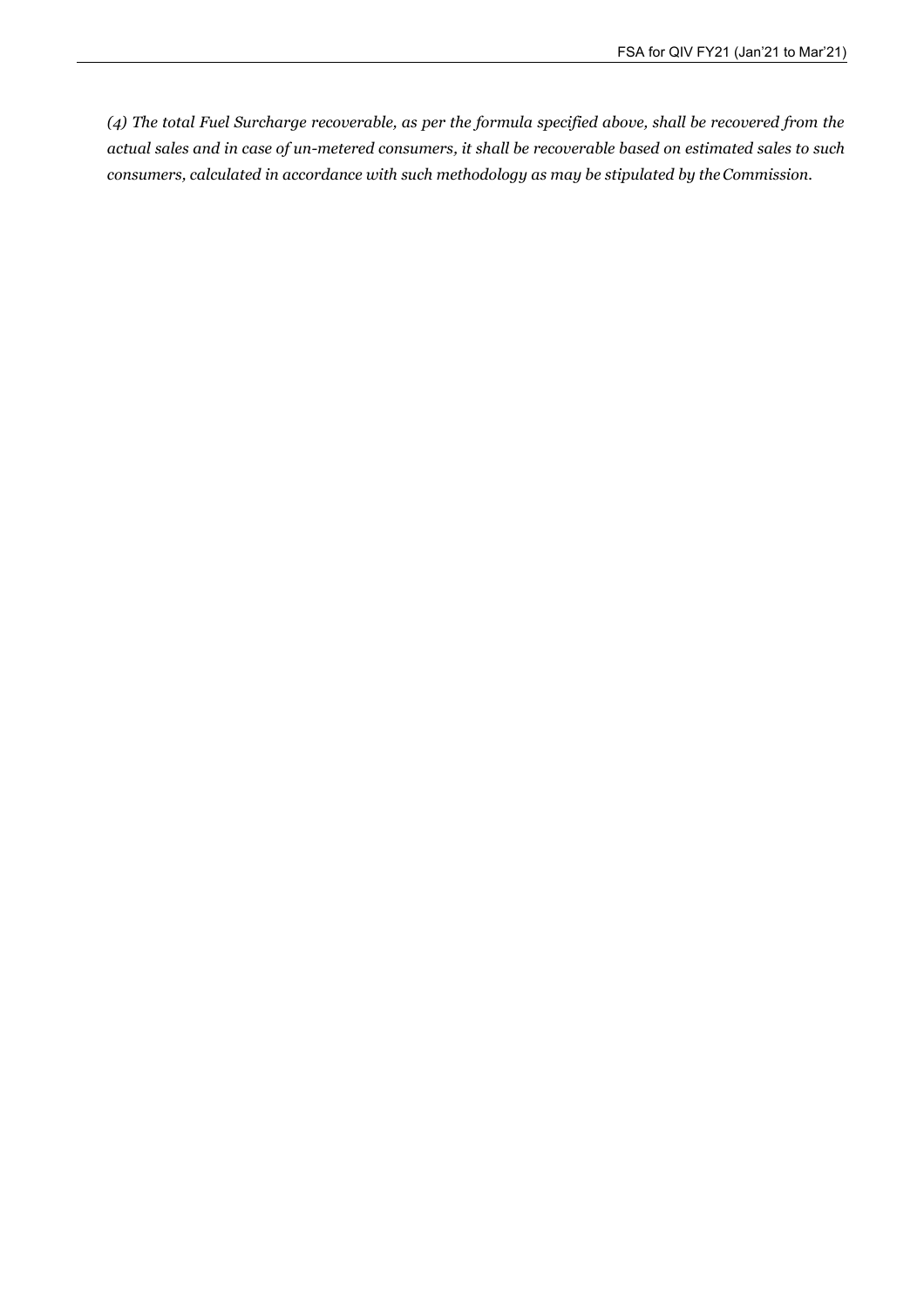## *Description*

- 1. The Tariff Order for FY 2019-20 was issued by the Hon'ble Commission on 6th February 2020 and was applicable from February 2020 onwards until the next tariff order. Hence, the approved figures from the Tariff Order for FY 2019-20 have been considered for October, November and December 2020.
- 2. In terms of the Regulation 88 of the RERC Tariff Regulations 2019, the variation in power purchase cost due to UI and Hydro based generation and other unapproved purchases shall not be covered under fuel surcharge adjustment. Further, where the Generating Station/ Power purchase source has a single part tariff the tariff would be bifurcated into one-third as fixed charges and two-thirds as variablecharges.
- 3. The calculation of actual weighted average variable cost for the third quarter of FY 2020-21 (October'20- December'20) which is used to determine the Fuel Surcharge for fourth quarter of FY 2020-21 (period from January '21 to March '21), against the RERC approved weighted average variable cost in the Tariff Order for FY 2019-20 is tabulated below:

| Weighted Avg variable Cost of all sources of power purchase (Rs/kWh) |                                    |                                                                |                                  |                                     |                                    |                                                |                                     |
|----------------------------------------------------------------------|------------------------------------|----------------------------------------------------------------|----------------------------------|-------------------------------------|------------------------------------|------------------------------------------------|-------------------------------------|
|                                                                      |                                    | <b>Approved Power Purchase for</b><br>Rajasthan for FY 2019-20 |                                  |                                     | <b>Power Purchase (Oct-Dec'20)</b> |                                                |                                     |
| <b>S. No.</b>                                                        | <b>Sources of Power Purchase</b>   | <b>Net</b><br><b>Generation</b>                                | <b>Total</b><br>variable<br>Cost | <b>Variable</b><br><b>Cost/Unit</b> | <b>Net</b><br><b>Generation</b>    | <b>Total</b><br><b>Variable</b><br><b>Cost</b> | <b>Variable</b><br><b>Cost/Unit</b> |
|                                                                      |                                    | (MU)                                                           | (Rs, Cr.)                        | Rs./Unit                            | (MU)                               | (RsCr)                                         | Rs./Unit                            |
| $\mathbf{A}$                                                         | <b>NTPC</b>                        |                                                                |                                  |                                     |                                    |                                                |                                     |
|                                                                      | <b>ANTA GTPS</b>                   | 30                                                             | 12                               | 4.00                                | $\mathbf{1}$                       | $\mathbf{O}$                                   | 2.58                                |
|                                                                      | <b>AURIYA GTPS</b>                 | 28                                                             | 12                               | 4.29                                | $\mathbf{o}$                       | $\mathbf{o}$                                   | 0.00                                |
|                                                                      | Bhadla II                          | 434                                                            | 145                              | 3.33                                | 101                                | 34                                             | 3.33                                |
|                                                                      | <b>DADRI GTPS</b>                  | 116                                                            | 49                               | 4.22                                | 24                                 | 8                                              | 3.30                                |
|                                                                      | Unchahar I                         | 47                                                             | 21                               | 4.47                                | 15                                 | 5                                              | 3.53                                |
|                                                                      | Unchahar II                        | 35                                                             | 19                               | 5.43                                | 26                                 | $\mathbf{Q}$                                   | 3.58                                |
|                                                                      | Unchahar III (unit 5)              | 29                                                             | 15                               | 5.17                                | 24                                 | 8                                              | 3.42                                |
|                                                                      | Unchahar IV                        | 128                                                            | 58                               | 4.53                                | 86                                 | 26                                             | 3.05                                |
|                                                                      | <b>FARAKKA STPS</b>                | 43                                                             | 15                               | 3.49                                | 12                                 | $\sqrt{3}$                                     | 2.77                                |
|                                                                      | KAHALGAON II (U1)                  | 109                                                            | 23                               | 2.11                                | 34                                 | 8                                              | 2.52                                |
|                                                                      | KAHALGAON-2 STPS                   | 465                                                            | 95                               | 2.04                                | 97                                 | 24                                             | 2.46                                |
|                                                                      | RIHAND STPS (unit 1 & 2)           | 595                                                            | 80                               | 1.34                                | 105                                | 16                                             | 1.48                                |
|                                                                      | <b>RIHAND 2 STPS</b>               | 553                                                            | 74                               | 1.34                                | 187                                | 29                                             | 1.55                                |
|                                                                      | <b>RIHAND STPS III</b>             | 805                                                            | 110                              | 1.37                                | 223                                | 35                                             | 1.55                                |
|                                                                      | <b>SINGRAULI STPS</b>              | 1662                                                           | 231                              | 1.39                                | 441                                | 63                                             | 1.42                                |
|                                                                      | NCTPS II                           | 5                                                              | $\overline{4}$                   | 8.00                                | $\mathbf{O}$                       | $\mathbf 1$                                    | 0.00                                |
|                                                                      | NSM Bundled                        | 3466                                                           | 1007                             | 2.91                                | 794                                | 233                                            | 2.93                                |
|                                                                      | <b>Talchar STPS</b>                | $\mathbf 0$                                                    | $\mathbf{O}$                     | 0.00                                | 54                                 | 14                                             | 2.70                                |
|                                                                      | Meja                               | 37                                                             | 12                               | 3.24                                | $\mathbf{O}$                       | $\mathbf{O}$                                   | 0.00                                |
|                                                                      | <b>Prior Period</b>                |                                                                |                                  |                                     | $\mathbf{o}$                       | $-1$                                           | 0.00                                |
|                                                                      | Sub-Total (A)                      | 8587                                                           | 1982                             | 2.31                                | 2224                               | 516                                            | 2.32                                |
|                                                                      |                                    |                                                                |                                  |                                     |                                    |                                                |                                     |
| B                                                                    | <b>Lignite Based plant</b>         |                                                                |                                  |                                     |                                    |                                                |                                     |
|                                                                      | Barsingsar (Neyveli Lignite Power) | 1251                                                           | 156                              | 1.25                                | 279                                | 30                                             | 1.09                                |
|                                                                      | <b>Rajwest Total</b>               | 5231                                                           | 1308                             | 2.50                                | 1693                               | 423                                            | 2.50                                |

### **Weighted Average Variable Cost:**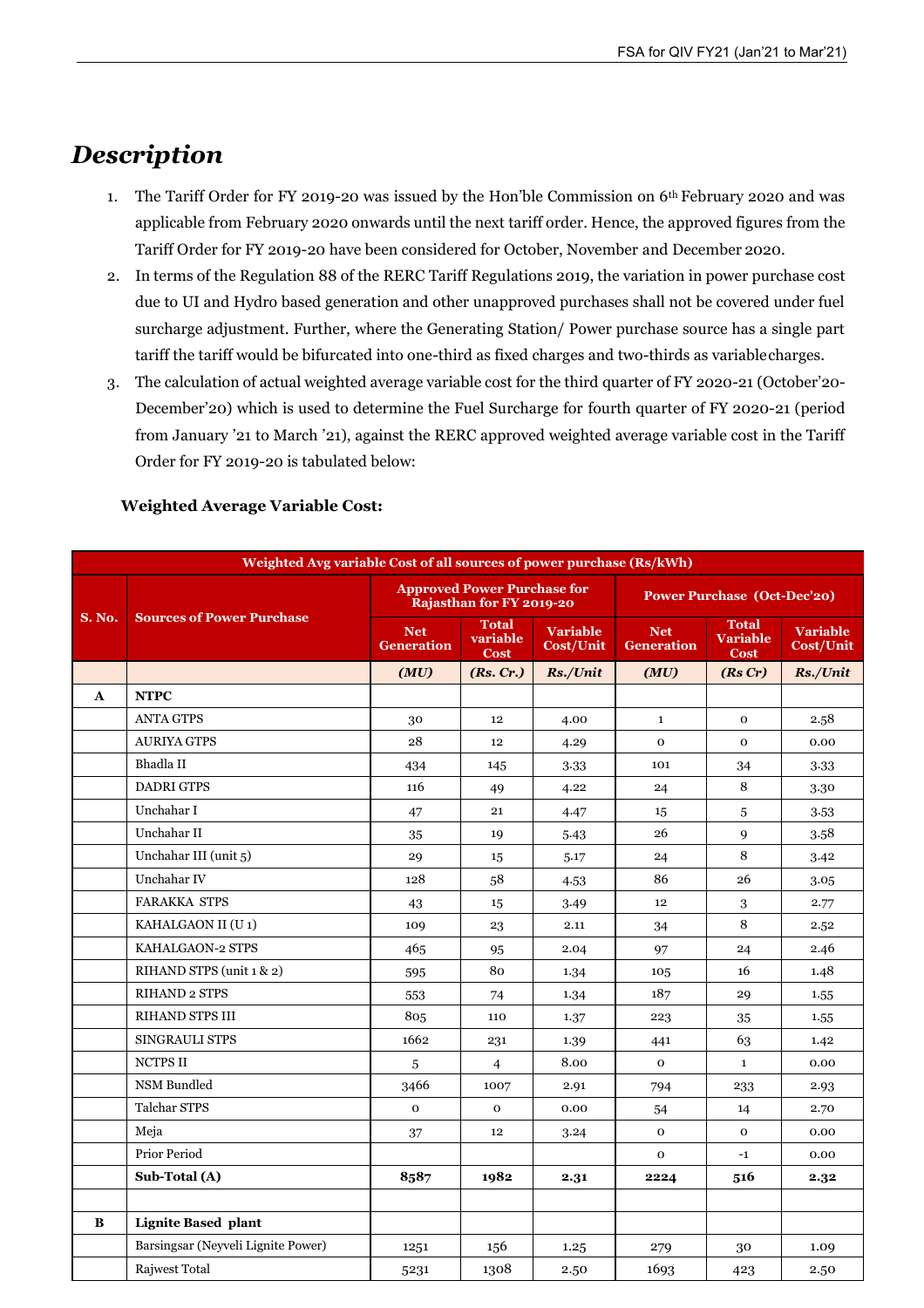| Weighted Avg variable Cost of all sources of power purchase (Rs/kWh) |                                                       |                                 |                                                                |                                     |                                    |                                                |                                     |
|----------------------------------------------------------------------|-------------------------------------------------------|---------------------------------|----------------------------------------------------------------|-------------------------------------|------------------------------------|------------------------------------------------|-------------------------------------|
|                                                                      |                                                       |                                 | <b>Approved Power Purchase for</b><br>Rajasthan for FY 2019-20 |                                     | <b>Power Purchase (Oct-Dec'20)</b> |                                                |                                     |
| <b>S. No.</b>                                                        | <b>Sources of Power Purchase</b>                      | <b>Net</b><br><b>Generation</b> | <b>Total</b><br>variable<br><b>Cost</b>                        | <b>Variable</b><br><b>Cost/Unit</b> | <b>Net</b><br><b>Generation</b>    | <b>Total</b><br><b>Variable</b><br><b>Cost</b> | <b>Variable</b><br><b>Cost/Unit</b> |
|                                                                      |                                                       | (MU)                            | (Rs, Cr.)                                                      | Rs./Unit                            | (MU)                               | (RsCr)                                         | Rs./Unit                            |
|                                                                      | Prior Period                                          |                                 |                                                                |                                     | $\mathbf 0$                        | $\mathbf 0$                                    |                                     |
|                                                                      | Sub-Total (B)                                         | 6482                            | 1464                                                           | 2.26                                | 1973                               | 454                                            | 2.30                                |
|                                                                      |                                                       |                                 |                                                                |                                     |                                    |                                                |                                     |
| $\mathbf C$                                                          | <b>NPCIL</b>                                          |                                 |                                                                |                                     |                                    |                                                |                                     |
|                                                                      | <b>NAPP 1&amp;2</b>                                   | 335                             | 71                                                             | 2.13                                | 83                                 | 17                                             | 2.01                                |
|                                                                      | RAPP-I &II                                            | 1013                            | 235                                                            | 2.32                                | $\mathbf 0$                        | $\mathbf 0$                                    | 0.00                                |
|                                                                      | RAPP-III& IV                                          | 1088                            | 253                                                            | 2.33                                | 261                                | 57                                             | 2.19                                |
|                                                                      | RAPP-V & VI                                           | 689                             | 187                                                            | 2.71                                | 175                                | 45                                             | 2.57                                |
|                                                                      | Prior Period                                          |                                 |                                                                |                                     | $\mathbf{O}$                       | 5                                              | 0.00                                |
|                                                                      | Sub-Total (C)                                         | 3125                            | 747                                                            | 2.39                                | 519                                | 124                                            | 2.39                                |
|                                                                      |                                                       |                                 |                                                                |                                     |                                    |                                                |                                     |
| D                                                                    | <b>State Gen. &amp; Others</b>                        |                                 |                                                                |                                     |                                    |                                                |                                     |
|                                                                      | KTPS (Unit 1 to 7) Total                              | 5940                            | 1842                                                           | 3.10                                | 1275                               | 484                                            | 3.79                                |
|                                                                      | STPS (Unit 1 to 6) Total                              | 4938                            | 1776                                                           | 3.60                                | 325                                | 152                                            | 4.66                                |
|                                                                      | Ramgarh TPS                                           | 839                             | 234                                                            | 2.79                                |                                    |                                                |                                     |
|                                                                      | Ramgarh project stage 3 unit 4                        |                                 |                                                                |                                     | 94                                 | 25                                             | 2.64                                |
|                                                                      | Dholpur GTPP (U-1, U-2, U-3)                          | 9                               | 6                                                              | 6.67                                | $\mathbf 0$                        | $-36$                                          | 0.00                                |
|                                                                      | Chhabra-I-IV                                          | 6429                            | 1534                                                           | 2.39                                | 1454                               | 470                                            | 3.23                                |
|                                                                      | Chhabra-V&VI                                          | 5684                            | 1211                                                           | 2.13                                | 1913                               | 467                                            | 2.44                                |
|                                                                      | Kalisind Unit 1&2                                     | 4945                            | 1340                                                           | 2.71                                | 1824                               | 525                                            | 2.88                                |
|                                                                      | Others                                                |                                 |                                                                |                                     | $\mathbf 0$                        | 69                                             | 0.00                                |
|                                                                      | Sub-Total (D)                                         | 28784                           | 7943                                                           | 2.76                                | 6885                               | 2155                                           | 3.13                                |
|                                                                      |                                                       |                                 |                                                                |                                     |                                    |                                                |                                     |
| Е                                                                    | Indira Ghandi (jhajjar -unit 1& 2)<br>(Aravali Power) | $\mathbf 0$                     | $\mathbf 0$                                                    | 0.00                                | $\mathbf 0$                        | $\mathbf 0$                                    | 0.00                                |
|                                                                      | Prior Period                                          |                                 |                                                                |                                     | 0                                  | 0                                              |                                     |
|                                                                      | <b>Total</b>                                          |                                 |                                                                |                                     | $\mathbf{o}$                       | $\mathbf{o}$                                   |                                     |
| F                                                                    | <b>COASTAL GUJARAT (MUNDRA)</b>                       | 1967                            | 372                                                            | 1.89                                | 532                                | 99                                             | 1.87                                |
|                                                                      | Prior Period                                          |                                 |                                                                |                                     | $\mathbf 0$                        | $\mathbf 0$                                    |                                     |
|                                                                      | <b>Total</b>                                          |                                 |                                                                |                                     | 532                                | 99                                             | 1.87                                |
|                                                                      |                                                       |                                 |                                                                |                                     |                                    |                                                |                                     |
| G                                                                    | <b>ADANI POWER RAJASTHAN LTD.</b>                     | 7421                            | 1914                                                           | 2.58                                | 2361                               | 629                                            | 2.66                                |
|                                                                      | Prior Period                                          |                                 |                                                                |                                     | $\mathbf 0$                        | $\mathbf 0$                                    |                                     |
|                                                                      | <b>Total</b>                                          |                                 |                                                                |                                     | 2361                               | 629                                            | 2.66                                |
|                                                                      |                                                       |                                 |                                                                |                                     |                                    |                                                |                                     |
| $\mathbf H$                                                          | <b>SASAN POWER LTD.</b>                               | 2855                            | 360                                                            | 1.26                                | 757                                | 98                                             | 1.30                                |
|                                                                      | Prior Period                                          |                                 |                                                                |                                     | $\mathbf 0$                        | $\overline{5}$                                 |                                     |
|                                                                      | <b>Total</b>                                          |                                 |                                                                |                                     | 757                                | 103                                            | 1.36                                |
|                                                                      |                                                       |                                 |                                                                |                                     |                                    |                                                |                                     |
| 1                                                                    | <b>NVVN Bundled Power</b>                             | 2314                            | 785                                                            | 3.39                                | 534                                | 206                                            | 3.86                                |
|                                                                      | Prior Period                                          |                                 |                                                                |                                     | $\mathbf 0$                        | $\mathbf 0$                                    |                                     |
|                                                                      | <b>Total</b>                                          |                                 |                                                                |                                     | 534                                | 206                                            | 3.86                                |
|                                                                      |                                                       |                                 |                                                                |                                     |                                    |                                                |                                     |
| $\mathbf J$                                                          | PTC (DB Power)                                        | 2085                            | 365                                                            | 1.75                                | 557                                | 93                                             | 1.67                                |
|                                                                      | Prior Period                                          |                                 |                                                                |                                     | 0                                  | 30                                             |                                     |
|                                                                      | <b>Total</b>                                          |                                 |                                                                |                                     | 557                                | 123                                            | 2.20                                |
|                                                                      |                                                       |                                 |                                                                |                                     |                                    |                                                |                                     |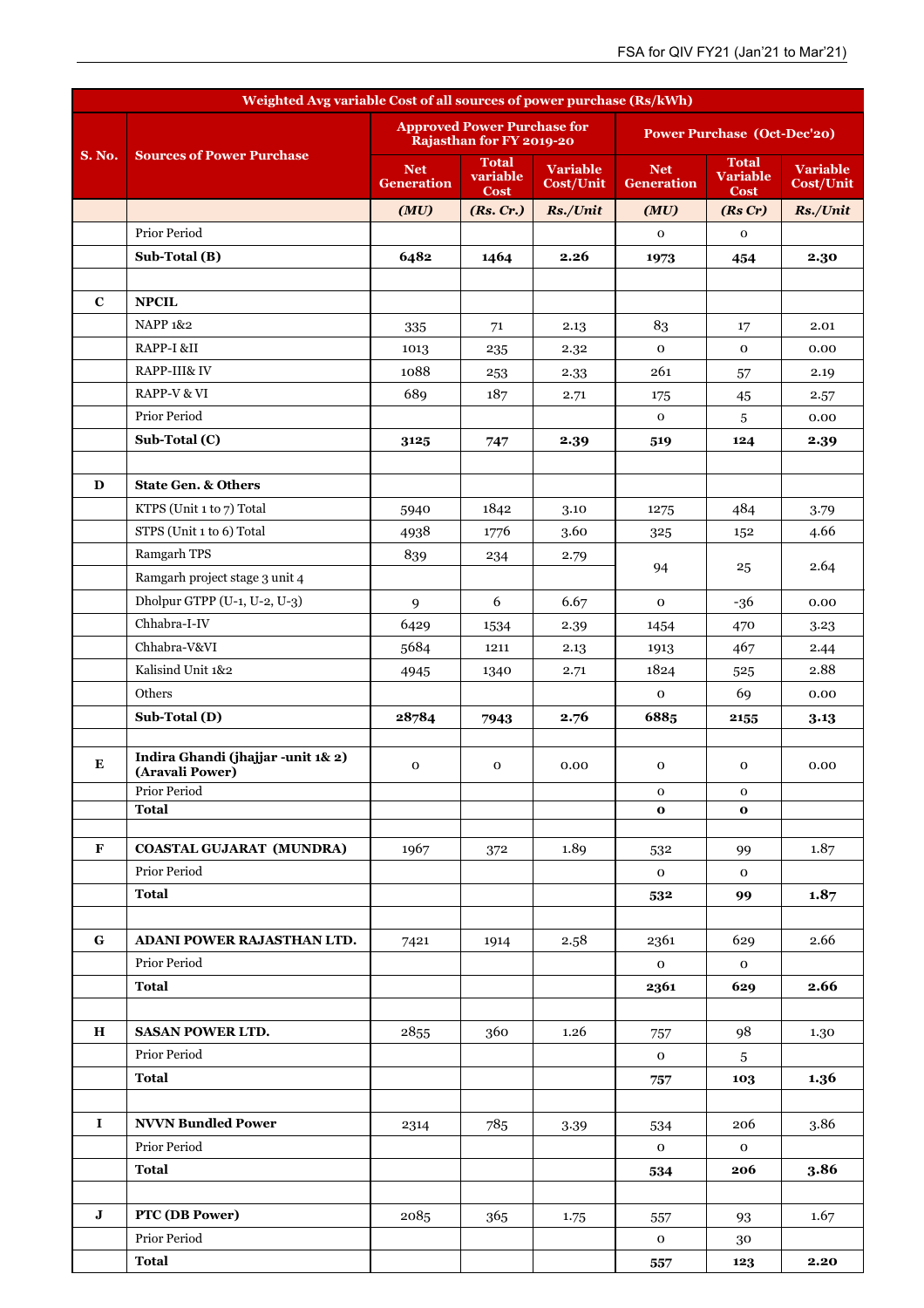| Weighted Avg variable Cost of all sources of power purchase (Rs/kWh) |                                                |                                                                |                                  |                                     |                                    |                                                |                                     |
|----------------------------------------------------------------------|------------------------------------------------|----------------------------------------------------------------|----------------------------------|-------------------------------------|------------------------------------|------------------------------------------------|-------------------------------------|
| <b>S. No.</b>                                                        | <b>Sources of Power Purchase</b>               | <b>Approved Power Purchase for</b><br>Rajasthan for FY 2019-20 |                                  |                                     | <b>Power Purchase (Oct-Dec'20)</b> |                                                |                                     |
|                                                                      |                                                | <b>Net</b><br><b>Generation</b>                                | <b>Total</b><br>variable<br>Cost | <b>Variable</b><br><b>Cost/Unit</b> | <b>Net</b><br><b>Generation</b>    | <b>Total</b><br><b>Variable</b><br><b>Cost</b> | <b>Variable</b><br><b>Cost/Unit</b> |
|                                                                      |                                                | (MU)                                                           | (Rs, Cr.)                        | Rs./Unit                            | (MU)                               | (RsCr)                                         | Rs./Unit                            |
|                                                                      |                                                |                                                                |                                  |                                     |                                    |                                                |                                     |
| K                                                                    | PTC (Maruti)                                   | 1243                                                           | 181                              | 1.46                                | 289                                | 99                                             | 3.44                                |
|                                                                      | <b>Prior Period</b>                            |                                                                |                                  |                                     | $\Omega$                           | $\Omega$                                       |                                     |
|                                                                      | <b>Total</b>                                   |                                                                |                                  |                                     | 289                                | 99                                             | 3.44                                |
|                                                                      |                                                |                                                                |                                  |                                     |                                    |                                                |                                     |
| L                                                                    | <b>NCES</b>                                    |                                                                |                                  |                                     |                                    |                                                |                                     |
|                                                                      | <b>Wind Farms</b>                              | 5694                                                           | 1905                             | 3.35                                | 750                                | 250                                            | 3.33                                |
|                                                                      | Solar                                          | 4116                                                           | 1177                             | 2.86                                | 548                                | 133                                            | 2.42                                |
|                                                                      | Bio-Mass                                       | 480                                                            | 228                              | 4.75                                | 101                                | ,51                                            | 4.98                                |
|                                                                      | Sub-Total (M)                                  | 10290                                                          | 3310                             | 3.22                                | 1400                               | 434                                            | 3.10                                |
|                                                                      |                                                |                                                                |                                  |                                     |                                    |                                                |                                     |
|                                                                      | <b>TOTAL</b>                                   | 75153                                                          | 19422                            | 2.58                                | 18029                              | 4941                                           | 2.74                                |
|                                                                      |                                                |                                                                |                                  |                                     |                                    |                                                |                                     |
|                                                                      | <b>Weighted Avg Variable Cost</b><br>(Rs./kWh) |                                                                | 2.58                             |                                     |                                    | 2.74                                           |                                     |

4. As it can be inferred from the table above that the weighted average power purchase cost as approved by the Commission in the Tariff Order for FY 2019-20 is lower than the actual weighted average cost for the third quarter of FY 2020-21 (October'20 to December'20). Hence, fuel surcharge is recoverable in the fourth quarter (January'21 to March'21) of FY 2020-21.

### **Calculation of Fuel Surcharge:**

*5.* As per the regulation "*The Fuel Surcharge (FS) chargeable by the distribution licensee from its consumers for any quarter shall be computed as per the following formula: FS = (C+ Ip)/E (Rs. / kWh)* 

*Where*

*C (in Rs. Lakh) = {(Weighted Average Variable Cost of all sources of power purchase during previous quarter in Rs/kWh – Base Weighted Average Variable Cost of all sources of power purchase as*